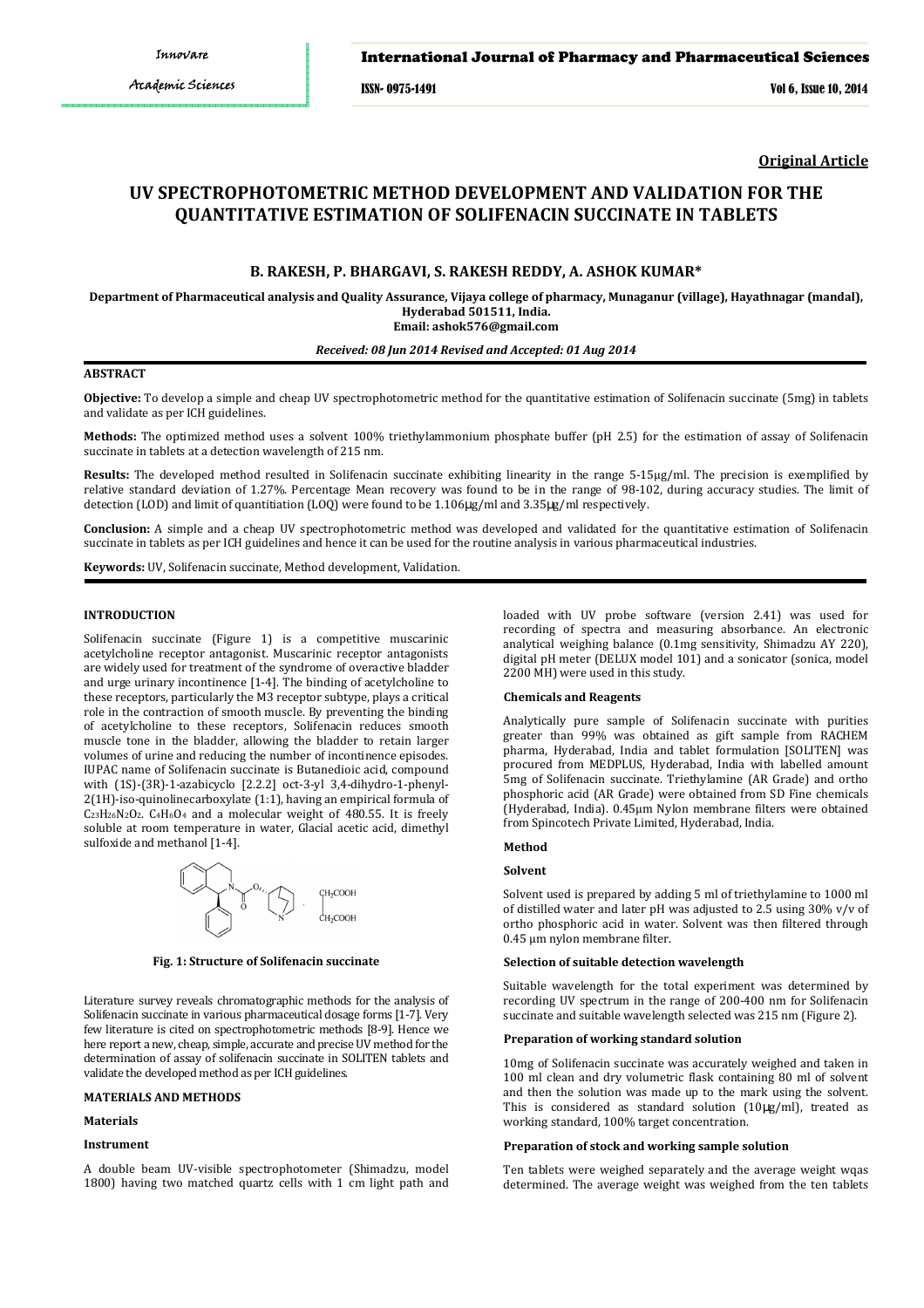grinded in a pestle and mortar, transferred to a 100 ml volumetric flask containing 100 ml diluent and then sonicated for 3 minutes, followed by filtration through 0.45µ nylon membrane filter to get sample stock solution of 50µg/ml. 2 ml of the above stock solution was pipetted out and made up to 10 ml to get working sample solution equivalent to a concentration of working standard of 10 µg/ml.



**Fig. 2: UV spectrum of Solifenacin succinate** 

## **RESULTS AND DISCUSSION**

## **Method Development**

Various solvents were explored, including Potassium dihydrogen orthophosphate, triethylammonium phosphate and ammonium acetate buffers varying pH in the ranges of 2-7. Solifenacin succinate was found to be soluble and stable for minimum of 1 hour at room temperature using pH 2.5 triethylammonium phosphate buffer and hence this buffer was initiated for the determination of suitable detection wavelength and working concentration of standard. In order to test the applicability of the developed method to a commercial formulation, SOLITEN was studied at working concentration. Absorbance and assay for working concentration of sample at 215 nm was in acceptance limits (98-102%) with the standard working concentration during extraction of drug in the sample using the solvent for 3 minutes. The protocol affords reproducible quantification of the drug in the sample ranging between 98 and 102%, which is the standard level in any pharmaceutical quality control. Hence the method is optimized.

#### **Method validation**

Validation of the analytical method is the process that establishes by laboratory studies in which the performance characteristics of the method meet the requirements for the intended analytical application. UV spectrophotometric method developed was validated according to International Conference on Harmonization (ICH) guidelines [10] for validation of analytical procedures. The method was validated for the parameters like linearity, accuracy, system precision, intra-day precision, inter-day precision/ intermediate precision/ ruggedness, robustness, limit of detection (LOD) and limit of quantitiation (LOQ).

#### **Precision**

#### **System precision**

Six replicate recording of absorbance at 215 nm of standard solution at working concentration showed % RSD (Relative Standard Deviation) less than 2 concerning absorbance for the drug, which indicates the acceptable reproducibility and thereby the precision of the system. System precision results are tabulated in table 1.

#### **Method precision**

Method precision was determined by performing assay of sample under the tests of repeatability (Intraday precision) at working concentration.

| n         | Absorbance |  |
|-----------|------------|--|
|           | 0.322      |  |
|           | 0.321      |  |
|           | 0.322      |  |
|           | 0.320      |  |
| ر         | 0.324      |  |
| Average   | 0.321      |  |
| <b>SD</b> | 0.0014     |  |
| % RSD     | 0.43       |  |

**Table 1: System precision results of Solifenacin succinate.** 

#### **Table 2: Intraday precision results of Solifenacin succinate**

| n               | % Assay |
|-----------------|---------|
|                 | 99.61   |
| ∼               | 98.07   |
| C               | 99      |
| 4               | 101.45  |
| $\mathcal{D}$   | 100.22  |
|                 | 99.67   |
| Average<br>S.D. | 1.273   |
| % RSD           | 1.277   |
|                 |         |

#### **Table 3: Calibration data for Solifenacin succinate**

| % Level                       | Concentration<br>$(\mu g/ml)$ | Absorbance       | Absorbance           | Absorbance       |
|-------------------------------|-------------------------------|------------------|----------------------|------------------|
| 50                            |                               | 0.141            | 0.136                | 0.147            |
| 75                            | 7.5                           | 0.233            | 0.228                | 0.240            |
| 100                           | 10                            | 0.322            | 0.307                | 0.315            |
| 125                           | 12.5                          | 0.393            | 0.378                | 0.386            |
| 150                           | 15                            | 0.481            | 0.483                | 0.464            |
| <b>Regression equation</b>    |                               | $v=0.033x-0.022$ | $v = 0.033x - 0.031$ | $v=0.031x-0.009$ |
| <b>Regression coefficient</b> |                               | 0.998            | 0.996                | 0.997            |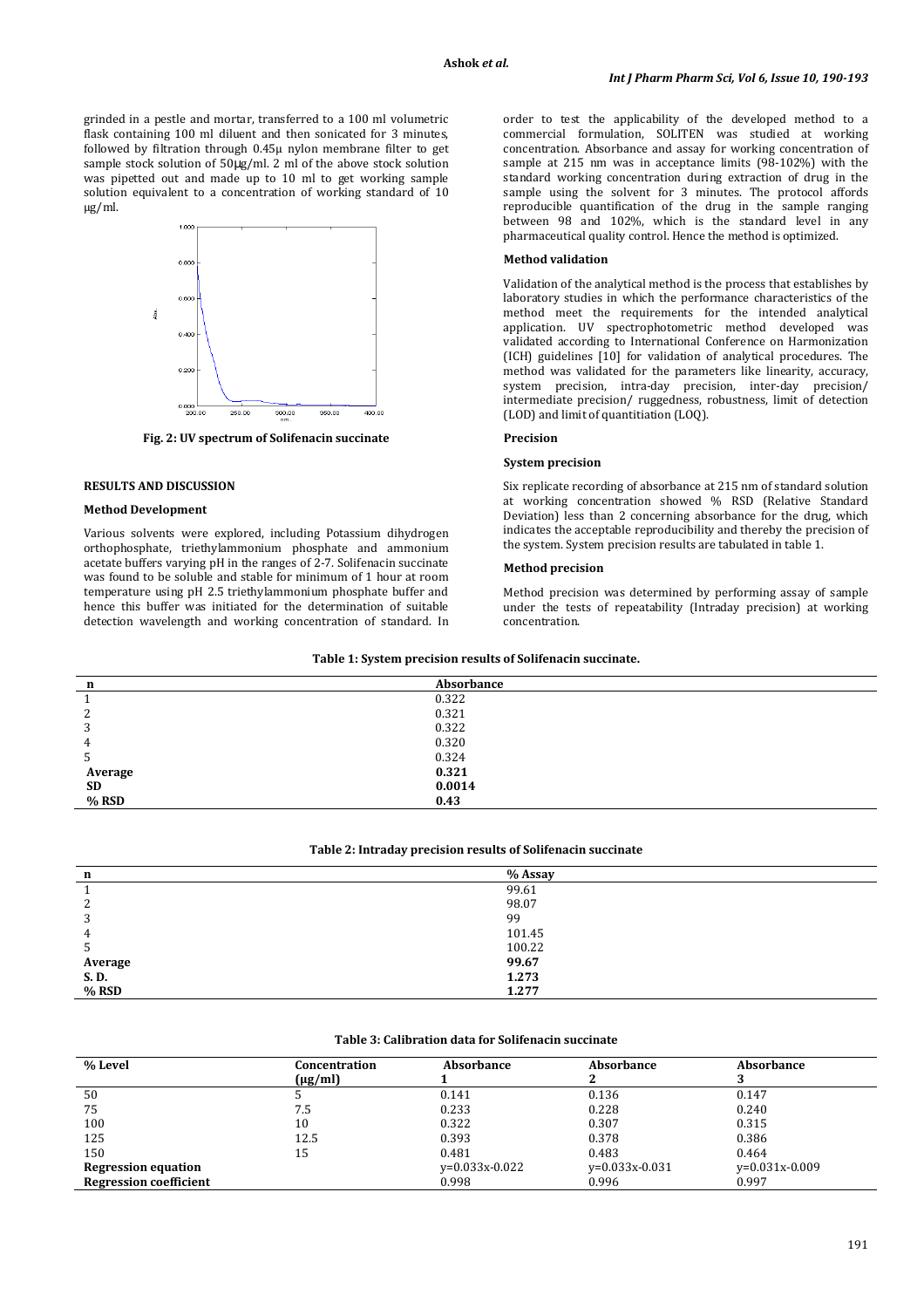#### **Table 4: Results of Accuracy studies for Solifenacin succinate**

| Concentration level (%) | *%Mean recovery |  |
|-------------------------|-----------------|--|
| 50                      | 98.38           |  |
| 100                     | 101.45          |  |
| 150                     | 99.20           |  |
|                         |                 |  |

\*Mean of three replicates

## **Table 5: Robustness results of Solifenacin succinate sample**

| <b>Variation parameter</b>       | <b>Variation</b> | % Assay |
|----------------------------------|------------------|---------|
| pH(±0.2)                         | 2.3              | 98.44   |
|                                  | 2.5              | 99.67   |
|                                  | 2.7              | 101.03  |
|                                  | 213              | 98.72   |
| Wave length $(\pm 2 \text{ nm})$ |                  |         |
|                                  | 215              | 99.67   |
|                                  | 217              | 99.34   |

## **Repeatability (Intraday precision)**

Six consecutive recording of absorbance at 215 nm of the sample from the same homogeneous mixture at working concentration showed % RSD less than 2 concerning % assay for the drug which indicate that the method developed is method precise by the test of repeatability and hence can be understood that the method gives consistently reproducible results (Table 2).

#### **Linearity**

Standard solutions of Solifenacin succinate at different concentrations level (50%, 75%, 100%, 125% and 150%) were prepared. Calibration curve was constructed by plotting the concentration level of drug versus corresponding absorbance at 215 nm. The results show an excellent correlation between absorbance and concentration level of drug within the concentration range (5-15µg/ml) for the drug and the results are given in table 3**.** The correlation coefficients were greater than 0.995, which meet the method validation acceptance criteria and hence the method is said to be linear in the range of 5-15µg/ml.

## **Accuracy**

Accuracy was determined by means of recovery experiments, by the determination of % mean recovery of sample at three different levels (50-150%). At each level, three determinations were performed. Percent mean recovery was calculated as shown in table 4. The accepted limits of recovery are 98% - 102% and all observed data are within the required range which indicates good recovery values and hence the accuracy of the method developed.

#### **Robustness**

The robustness of an analytical method is a measure of its capacity to remain unaffected by small but deliberate variations in method parameters and provides an indication of its reliability during normal usage. It is concluded that the method is robust as it is found that the % RSD is less than 2 for the drug concerning % assay despite deliberate variations done concerning  $pH \pm 0.2$  and detection wavelength  $\pm$  2 nm (Table 5).

#### **Sensitivity**

The sensitivity of measurement of Solifenacin succinate by use of the proposed method was estimated in terms of the limit of quantitation (LOQ), limit of detection (LOD) and Sandell's sensitivity. The limit of detection (LOD) and limit of quantitiation (LOQ) were found to be 1.106µg/ml and 3.35µg/ml respectively. Optical characteristics and validation parameters results are summarized in table 6.

| Table 6: Optical characteristics and validation parameters of Solifenacin succinate |  |
|-------------------------------------------------------------------------------------|--|
|-------------------------------------------------------------------------------------|--|

| <b>Parameters</b>                                                       | <b>Results</b>    |
|-------------------------------------------------------------------------|-------------------|
| Detection wavelength (nm)                                               | 215               |
| Beer's Law limits (µg/ml)                                               | $5 - 15$          |
| Sandell's sensitivity ( $\mu$ g/cm <sup>2</sup> /0.001 absorbance unit) | 0.05              |
| Regression equation $(y = mx+c)$                                        | $v=0.0328x-0.020$ |
| Correlation coefficient $(r^2)$                                         | 0.997             |
| Slope(m)                                                                | 0.0328            |
| Intercept $(c)$                                                         | $-0.020$          |
| % Relative Standard Deviation (% RSD) System precision                  | 0.43              |
| (% RSD) Intra-day precision                                             | 1.27              |
| (% RSD) Inter-day precision                                             |                   |
| Accuracy (% Mean Recovery)                                              |                   |
| 50 % Level                                                              | 98.38             |
| 100 % Level                                                             | 101.45            |
| 150 % Level                                                             | 99.20             |
| $LOD$ ( $\mu$ g/ml)                                                     | 1.106             |
| $L OQ$ ( $\mu$ g/ml)                                                    | 3.35              |
| Robustness                                                              |                   |
| $pH(\pm 0.2)$ (% RSD)                                                   | $\leq$ 2          |
| Wavelength $(\pm 2 \text{ nm})$ (% RSD)                                 | $\leq$ 2          |

#### **CONCLUSION**

A cheap and a rapid UV spectrophotometric method was developed and validated for the quantitative estimation of Solifenacin succinate in tablets as per ICH guidelines. The developed method resulted in Solifenacin succinate exhibiting linearity in the range 5-15 μg/ml. The precision is exemplified by relative standard deviation of 1.27%. Percentage Mean recovery was found to be in the range of 98-102,